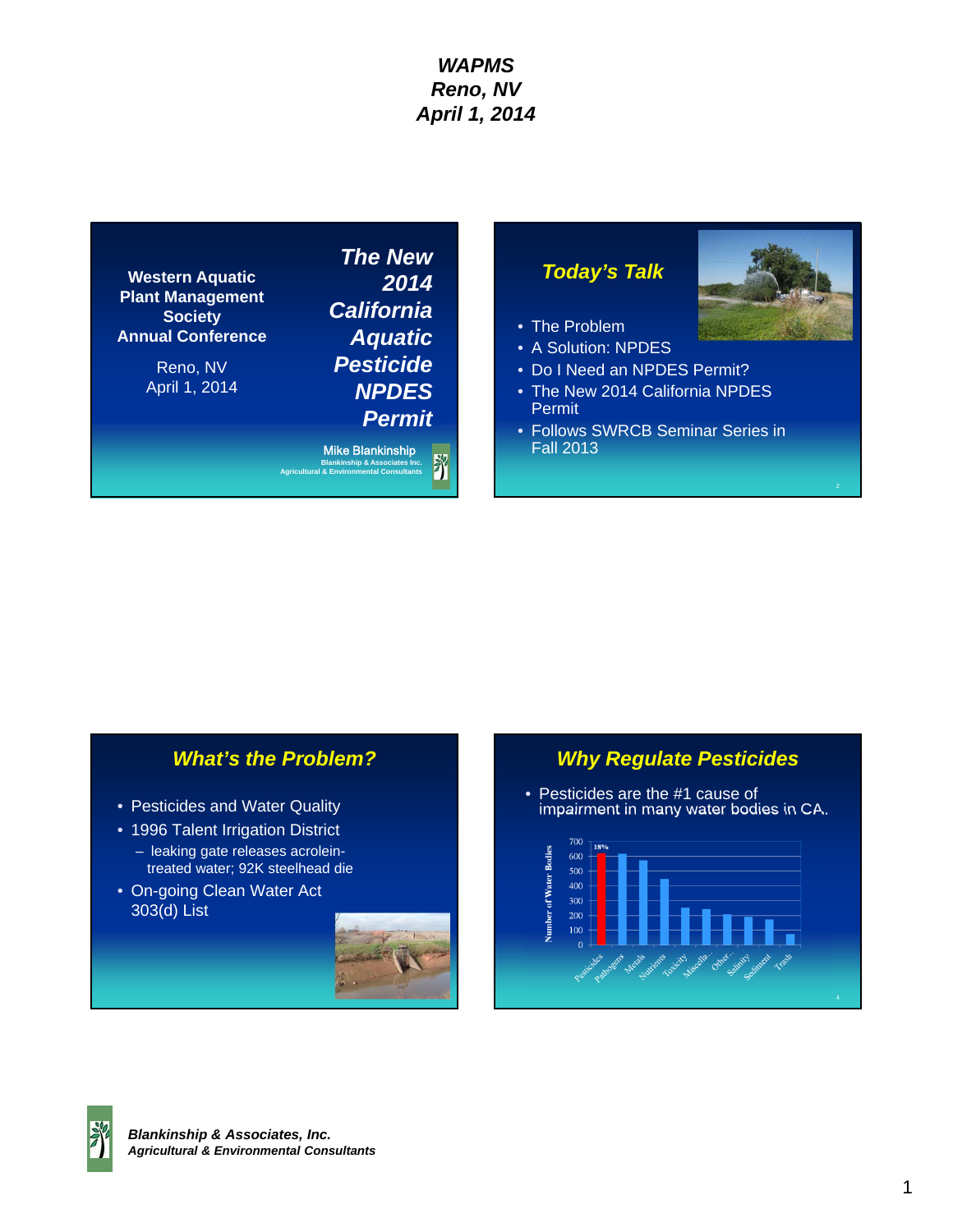- The courts require it:  $-9<sup>th</sup>$  Circuit: Talent
	- -6<sup>th</sup> Circuit: National Cotton Council
- Regulated community wants it. – Association of California Water Agencies (ACWA) concerned with citizen suits
	- Mosquito Vector Control Association of CA requested Adulticides Permit.

# *Why Regulate Pesticides Why Do I Need a Permit?*

- 6<sup>th</sup> Circuit Court says you need a permit when applying pesticides at, near, or over water.
- Pesticide applications into US waters without a permit is a violation of the Clean Water Act and the California Water Code.
- You are taking a risk if you apply pesticides at, near, or over water without a permit.

## *What's a Solution? NPDES*

- **N**ational **P**ollutant **D**ischarge **E**limination **S**ystem
- Part of the Federal Clean Water Act
- Typical Uses: stormwater, construction, industrial discharges
- Benefits:
	- Protect water quality
	- Allows discharge
	- Manages risk





*NPDES Program Framework* 

8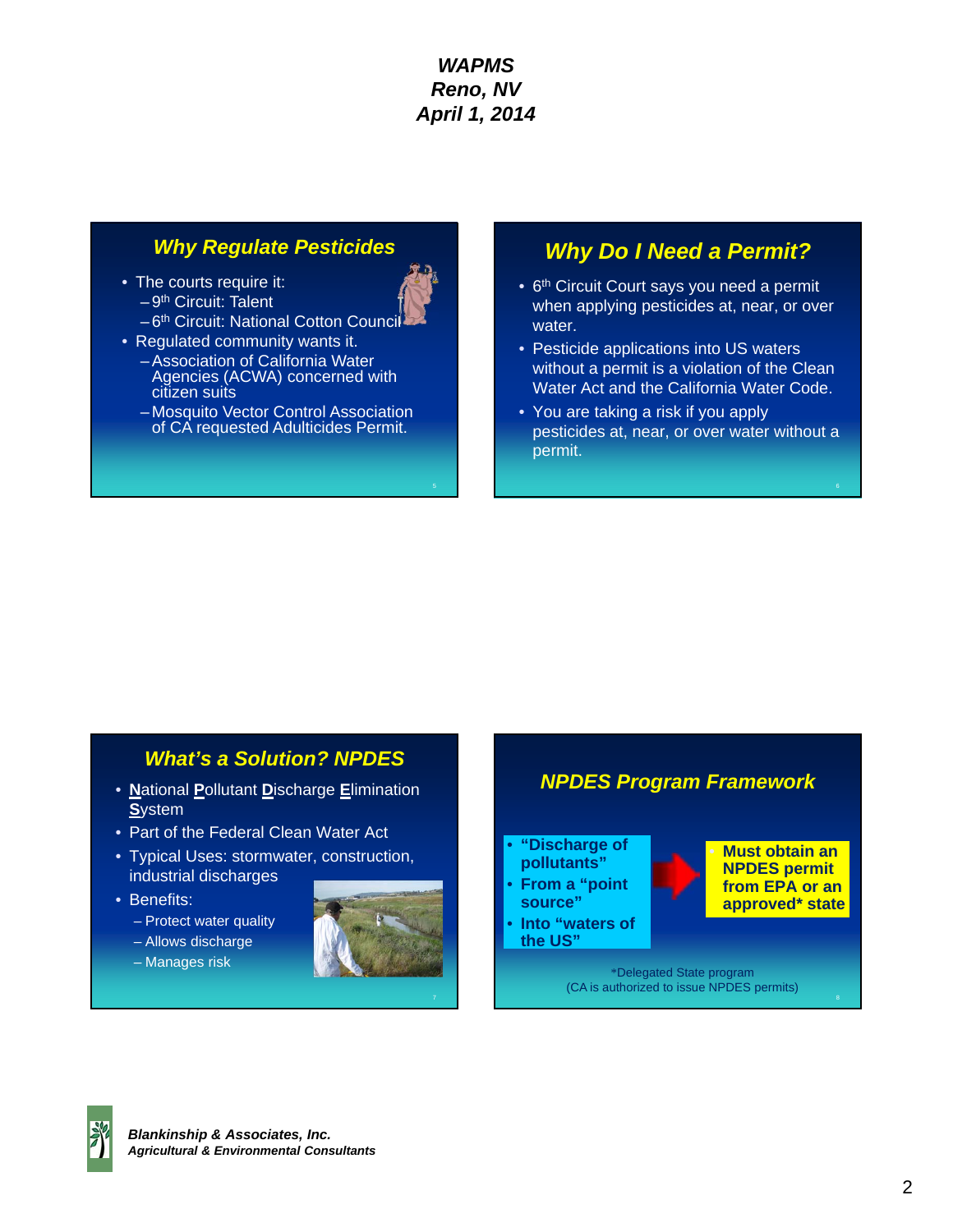## **Pollutant – Title 40 Code of Federal Regulations (CFR) 122.2**

- Broadly defined to include any type of industrial, municipal, and agricultural waste discharged into waters of the US.
- Biological pesticides and chemical pesticide residues are considered pollutants.





## *Waters of the US "WOUS"*

- All interstate waters & wetlands used yesterday, today or tomorrow for interstate commerce;
- All other waters, including intrastate waters the use, degradation or destruction of which could affect interstate or foreign commerce
- Waters which are or could be used:
	- by interstate or foreign travelers for recreational or other purposes;
	- for industrial purposes by industries in interstate commerce
	- to take fish or shellfish and sold in interstate or foreign commerce; or

## *"Waters of the US"*

- Adjacent Wetlands and Ponds
- Tributaries (think "connectivity")
- Dry or seasonally intermittent streams ultimately emptying into a WOUS

## **Excludes:**

- Artificial lakes/ponds created by excavating/diking dry land to collect/retain water used exclusively for stock watering, irrigation, settling basins, or rice growing
- Above the "ordinary high water mark"

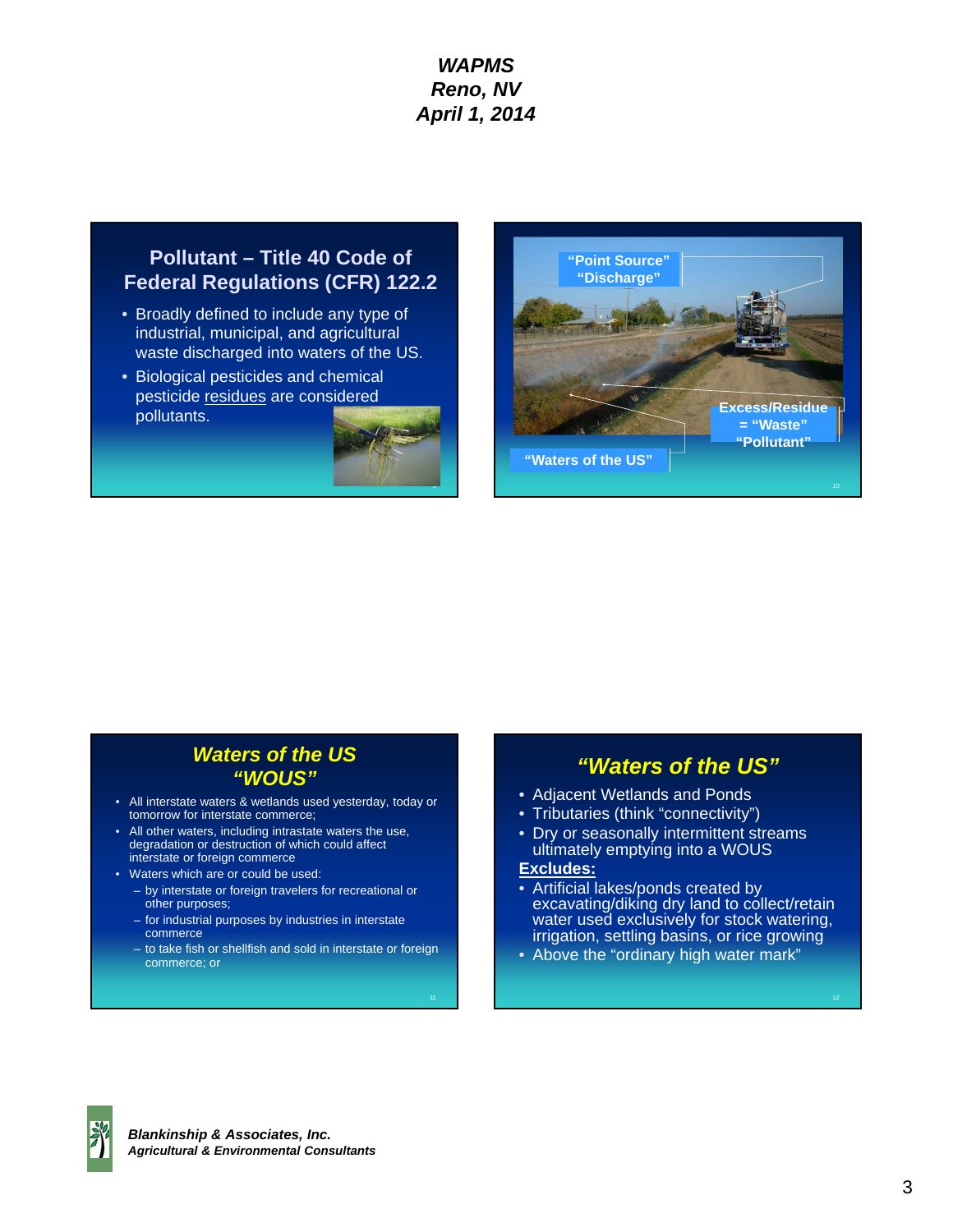## **Who Enforces this ?**

- **Unlikely:** 
	- SWRCB
	- Ag Commissioner
	- CDFG
- **Possible:**
- RWQCB
- **Likely:** 
	- Environmental Advocacy Groups





## *Approved Aquatic Herbicides*

- Currently only 12 registered for Use in CA
- Acrolein \* • Copper \*
- $2,4-D$
- Diquat
- Endothall
- Fluridone
- Glyphosate
- Imazamox
- Imazapyr
- Penoxsulam
- Sodium Carbonate Peroxyhydrate
- Triclopyr 16 and 16 and 16 and 16 and 16 and 16 and 16 and 16 and 16 and 16 and 16 and 16 and 16 and 16 and

### *Non-Approved Herbicides (Lack either DPR registration or Addition to the Permit or Both)*

- Carfentrazone ethyl (Stingray)
- Bis-Pyribac Sodium (Tradewind)
- Flumioxazin (Clipper)
- Chlorine (Agrichlor)

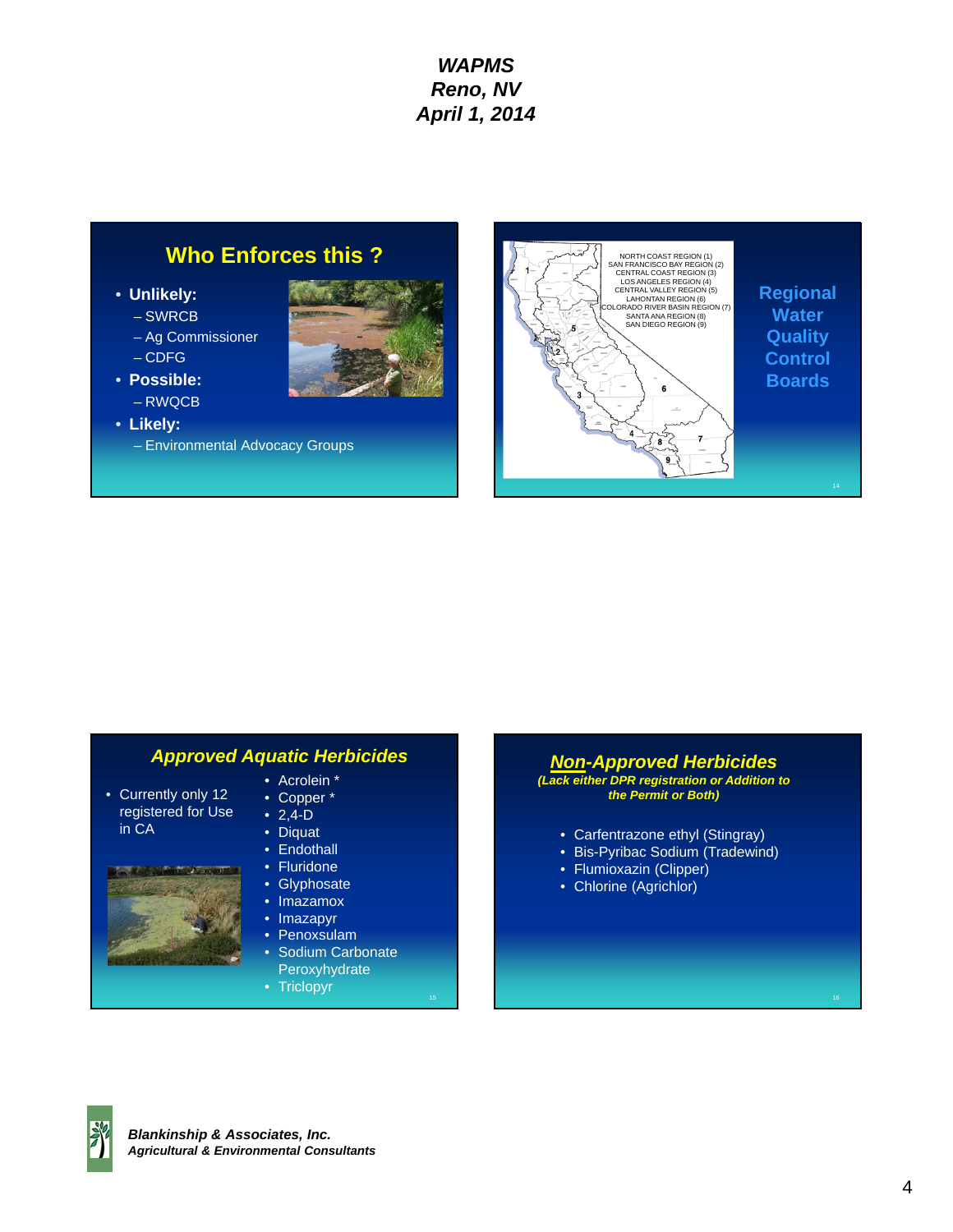# *Old v. New Key Differences*

- 3 samples, not 4
- Glyphosate "1 and Out" per setting
- All Others: "6 and Out" per setting
- Group Formation



## *SAMPLE TYPES & LOCATIONS FLOWING WATER*





## *To Comply, You Must:*

- Be below the WQO in the Event and Post Event Samples
- Therefore:
	- Correct Timing and Location of Sample Collection is CRITICAL
	- Understanding the concentration that defines a residue is CRITICAL

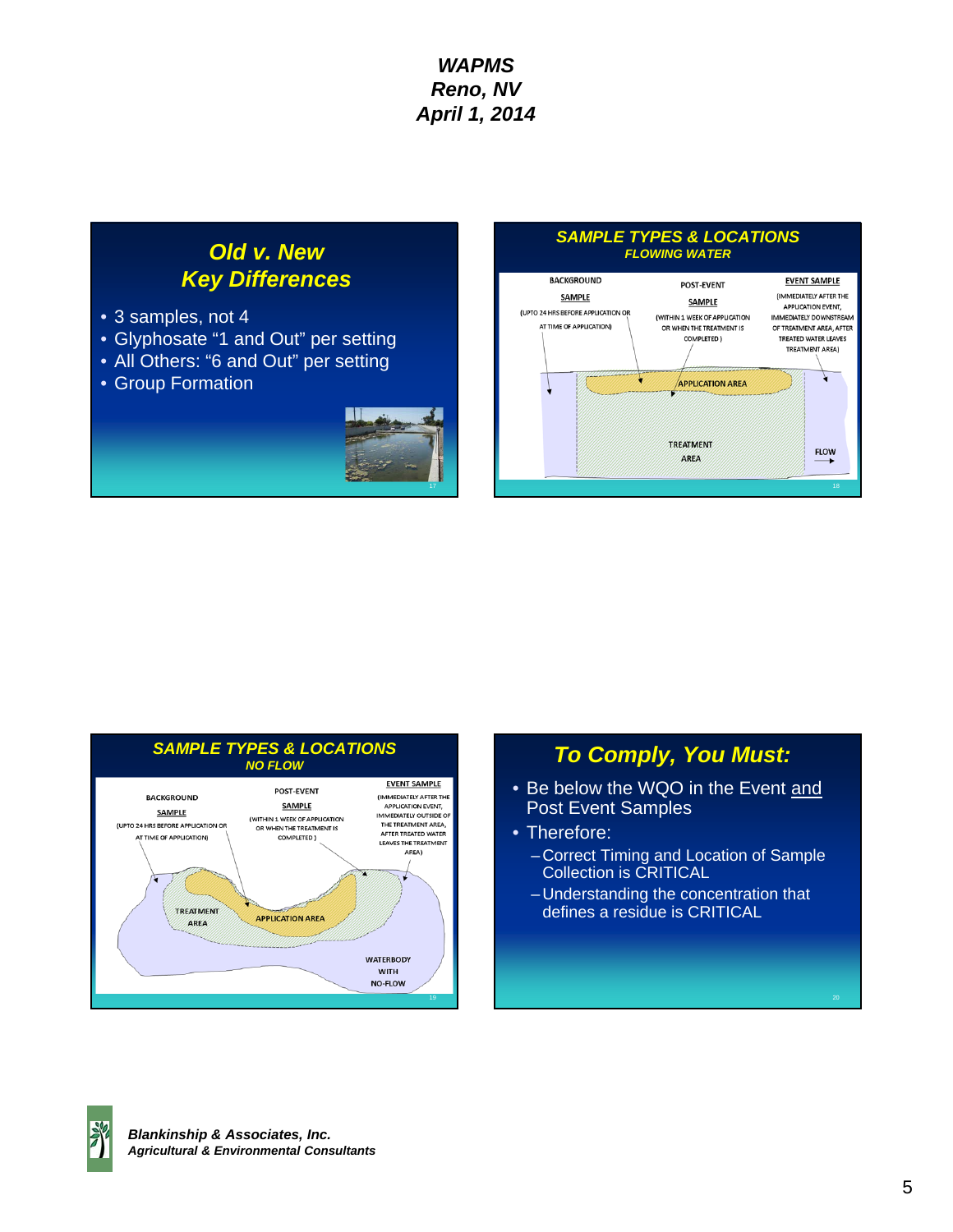## *Old v. New Key Differences (con't)*

- Email APAP as a .pdf
- Regular mail wet signature on NOI
- Corrective Action for Exceedance

## *Old v. New Key Differences (con't)*

- Prohibits:
	- –Take of endangered species
	- –Use of non-aquatic adjuvants

## *Old v. New Key Differences (con't)*

- Notify potentially affected public agencies each year 15 days prior to 1<sup>st</sup> application.
- Adverse Incident Notification – National Marine Fisheries Service (anadromous or marine)
	- U.S. Fish and Wildlife Service (terrestrial or freshwater)

# *Old v. New Key Differences (con't)*

- Notify the SWRCB and RWQCB:
	- Via phone within 24 hours of becoming aware of non-compliance;
	- Via written report within 5 days of becoming aware of non-compliance.



 $22$